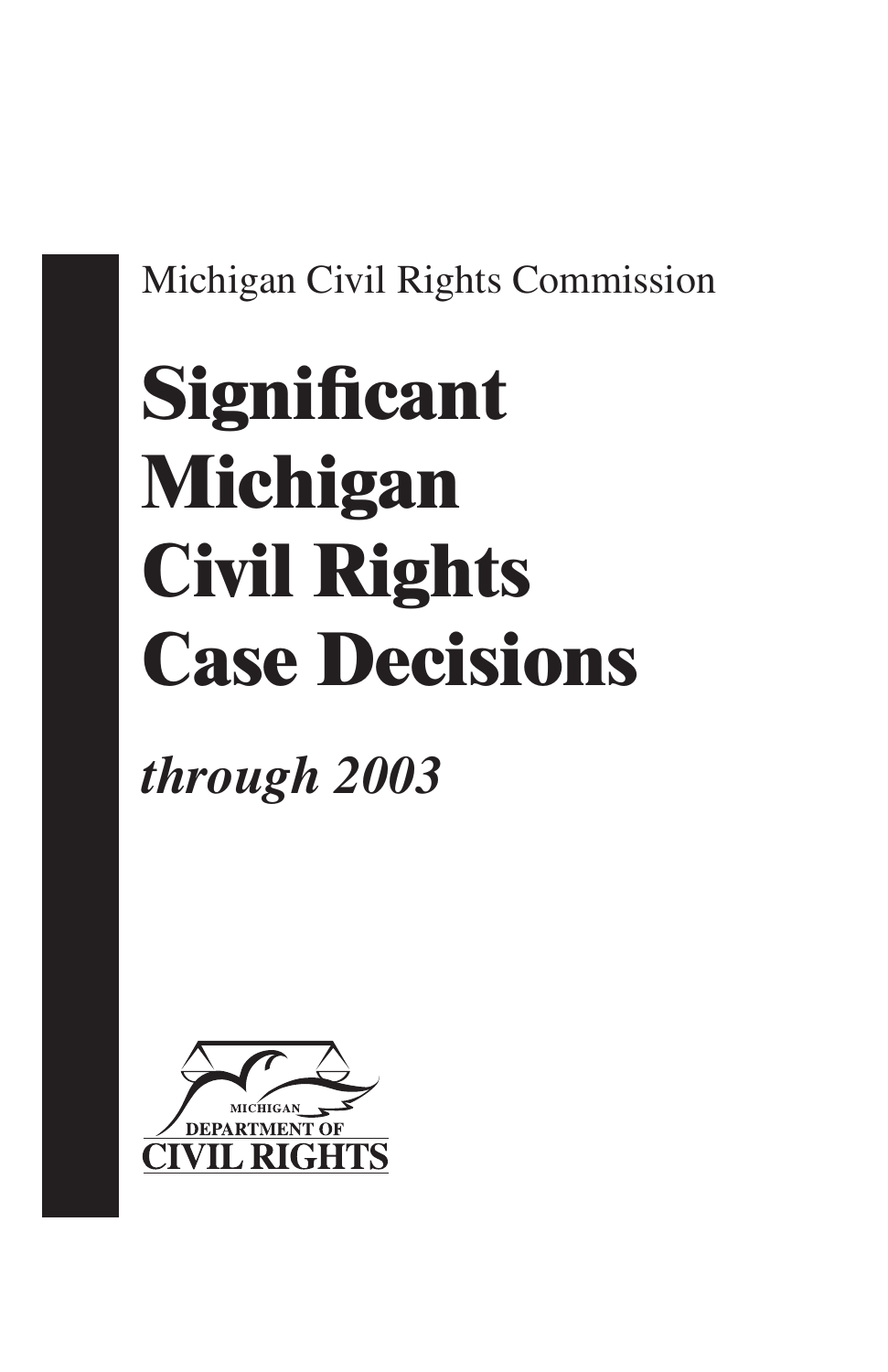

**A Tribute to Janet C. Cooper**

The Michigan Civil Rights Commission respectfully acknowledges the adversities and achievements of Janet C. Cooper as a pioneer in the struggle for justice and equality. Cooper began with the Michigan Department of Civil Rights in the early 1960s and during her thirty year span served in several important capacities including Legal Director and Deputy Director. Cooper's commitment to preserving the rights of minorities, women, and the disabled was a tremendous influence on the Department beginning in its formative years when she was one of its first employees. Cooper's dedication continued to inspire generations of future civil rights protectors, both as a Department administrator and later as a community activist.

In addition to her long and storied career with Michigan Civil Rights, Cooper was also very active with the American Civil Liberties Union and the League of Women Voters, all in addition to teaching employment law at two Detroit area law schools. Although she will be missed, Cooper's life continues to provide an example of personal achievement matched with concern for the social justice due all human beings. We lost our friend and colleague on December 8, 2002.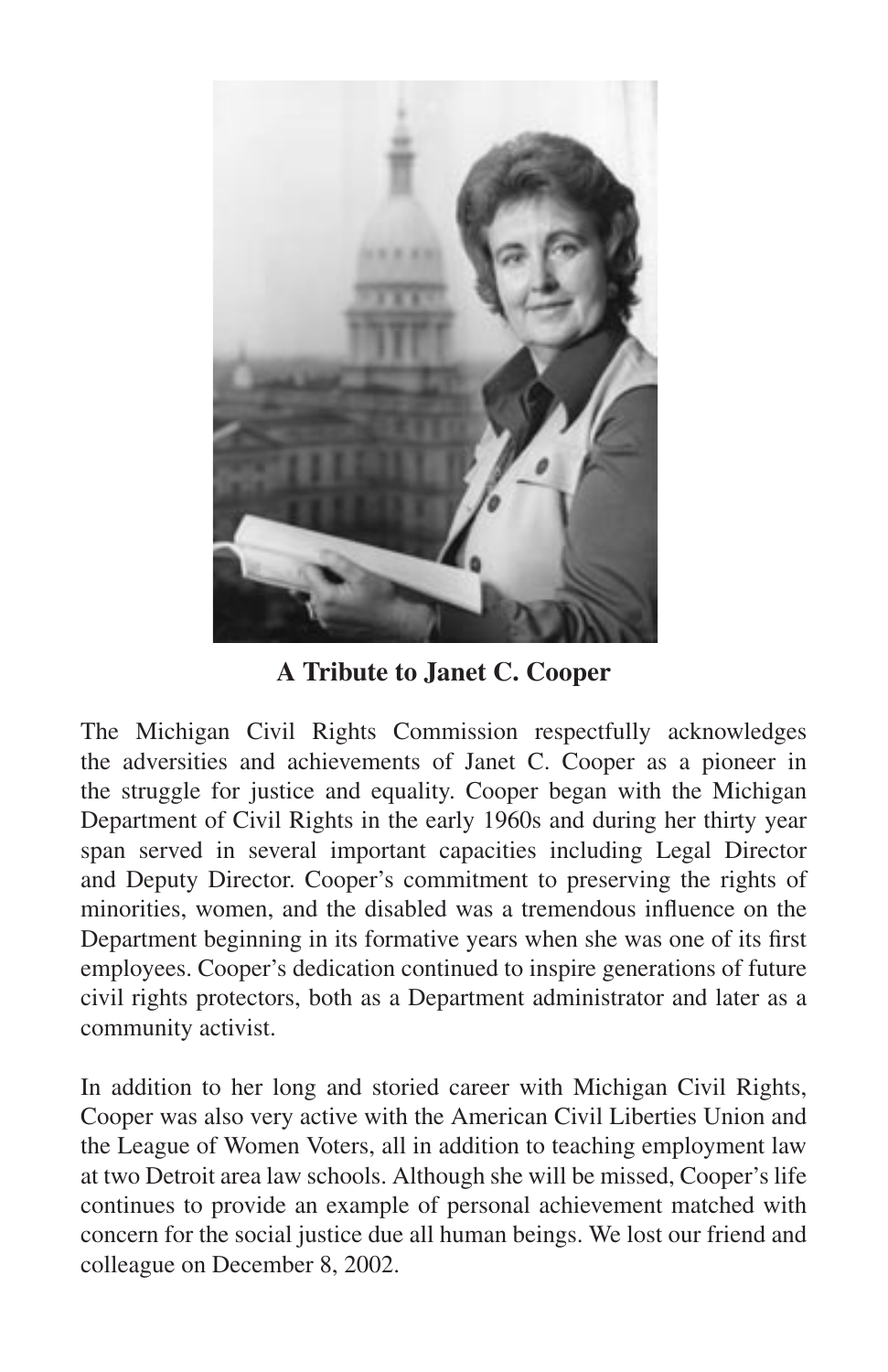# MICHIGAN CIVIL RIGHTS **COMMISSION**

## 1963–2003

Forty Years of Furthering the Cause of Civil Rights in the Development of Civil Rights Law

### INTRODUCTION

This booklet was created in order to highlight several significant Michigan Court decisions which have contributed to the development of civil rights law in Michigan, as part of the observance of the  $40<sup>th</sup>$  anniversary of the Michigan Civil Rights Commission. The booklet provides a brief historical summary and perspective, and is not meant to be an exhaustive list of Michigan civil rights law.

The Supreme Court of Michigan traced the development of this State's public policy of promoting equality and eliminating discrimination in the case of Beech Grove Investment Company v Civil Rights Commission of the State of Michigan*,* 380 Mich 405; 157 NW2d 213 (1968).

> Michigan never did tolerate slavery. Even before statehood, the Northwest Ordinance forbade slavery and it has been forbidden in every Michigan Constitution. It was never necessary, in Michigan, to adopt provisions such as the Thirteenth and Fourteenth Amendments to the United States Constitution or the Civil Rights Acts of 1866 and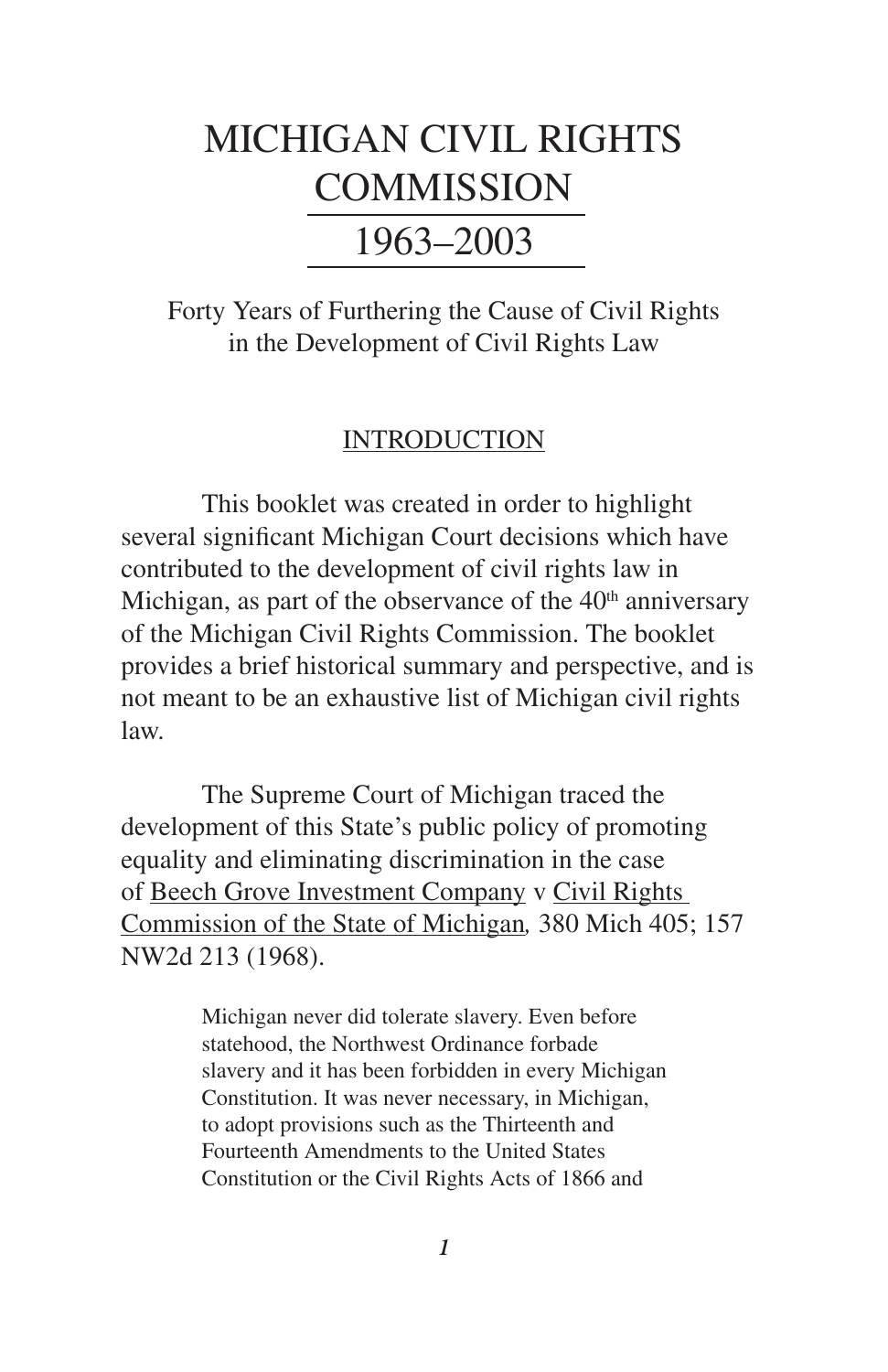1870 to confer equality upon the Negro in the ownership of property. Such a disability to own property never existed in Michigan.

The Court in *Beech Grove* went on to outline additional civil rights developments in Michigan quoting from Roger C. Cramton, The Powers of the Michigan Civil Rights Commission, 68 Mich. L. Rev. 5 (1964).

> Other civil rights relating to racial, religious, and ethnic discrimination have been created by the legislature over the past hundred years. The first civil rights legislation was enacted in 1867; it prohibited racial segregation in public education. In 1869, a statute prohibited life insurance companies that were doing business within the state from making any distinction or discrimination between white and colored persons. The ban against miscegenation was removed in 1883. In 1885, criminal sanctions were provided for denial of equal treatment in public places of accommodation, amusement, and recreation; racial discrimination in the selection and qualification of jurors was prohibited in the same year. The Michigan Supreme Court rejected the separate but equal doctrine in 1890, and held that a civil action for damages could be brought for discriminatory treatment in a public accommodation. The public accommodations statute was strengthened in 1937, 1952, and 1956; the 1952 amendment extended coverage to 'government housing.' Finally, in 1955, the Fair Employment Practices Act created 'a civil right' in 'the opportunity to obtain employment without discrimination because of race, color, religion, national origin or ancestry' and established remedies for the enforcement of this right.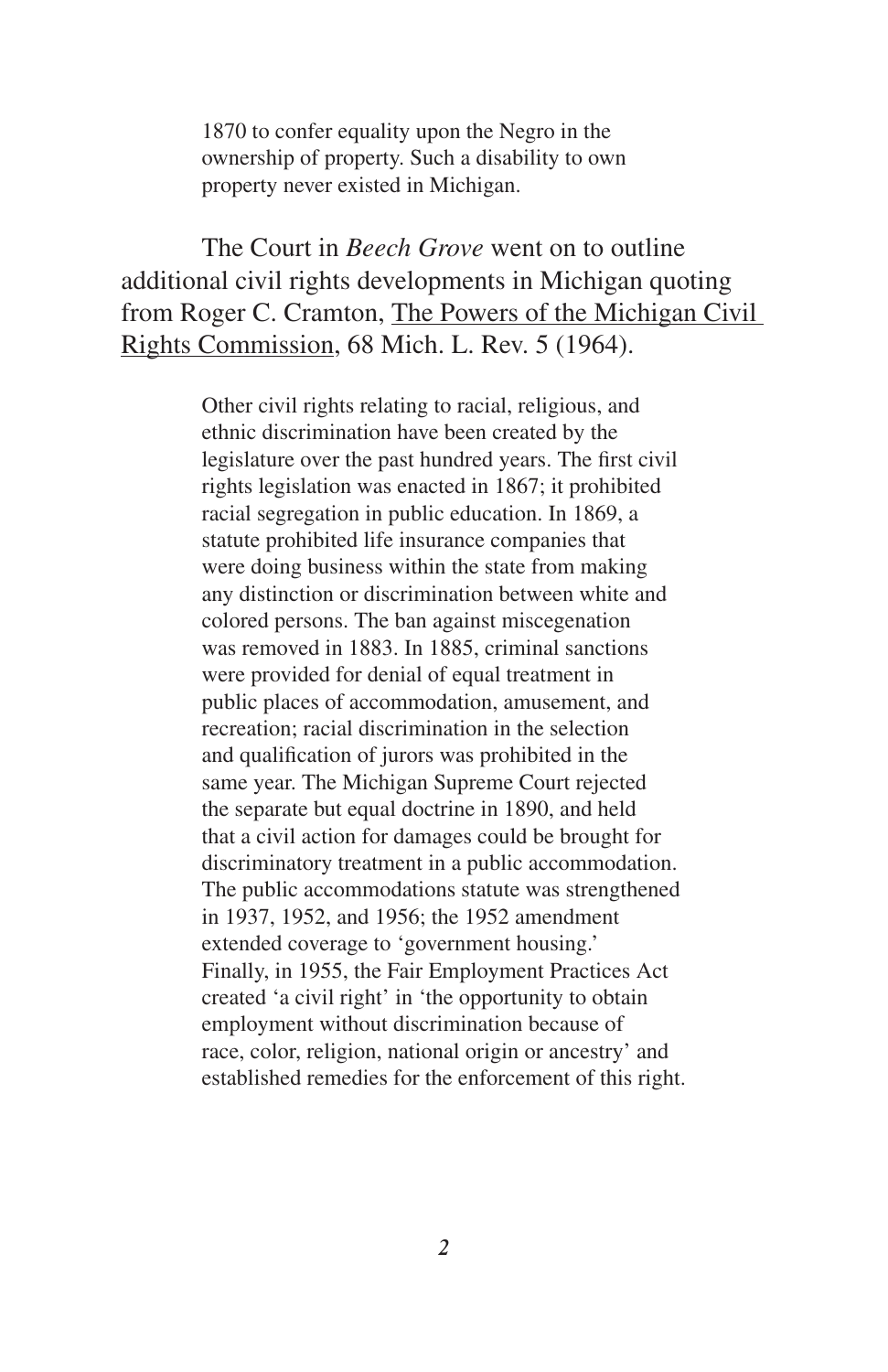The Michigan Civil Rights Commission was created by Article V Section 29 of the 1963 Michigan Constitution which states in part:

> It shall be the duty of the commission in a manner which may be prescribed by law to investigate alleged discrimination against any person because of religion, race, color or national origin in the enjoyment of civil rights guaranteed by law and by this constitution, and to secure the equal protection of such rights without such discrimination.

In 1977, the Elliott-Larsen Civil Rights Act and the Michigan Handicappers' Civil Rights Act, now known as the Persons With Disabilities Civil Rights Act, became effective and added sex, age, marital status, height, weight, arrest record and disability to the original four protected categories in the constitution.

Over the years new civil rights challenges have continued to present themselves, ranging from helping to ensure that non-discriminatory treatment and due process were given to all persons during the 1967 Detroit riots to addressing racial profiling issues growing out of the tragic events of September 11, 2001. The involvement of the Michigan Civil Rights Commission has kept pace in addressing these issues. The Michigan Civil Rights Commission will continue to address such challenges in a leadership role.

\*\*\*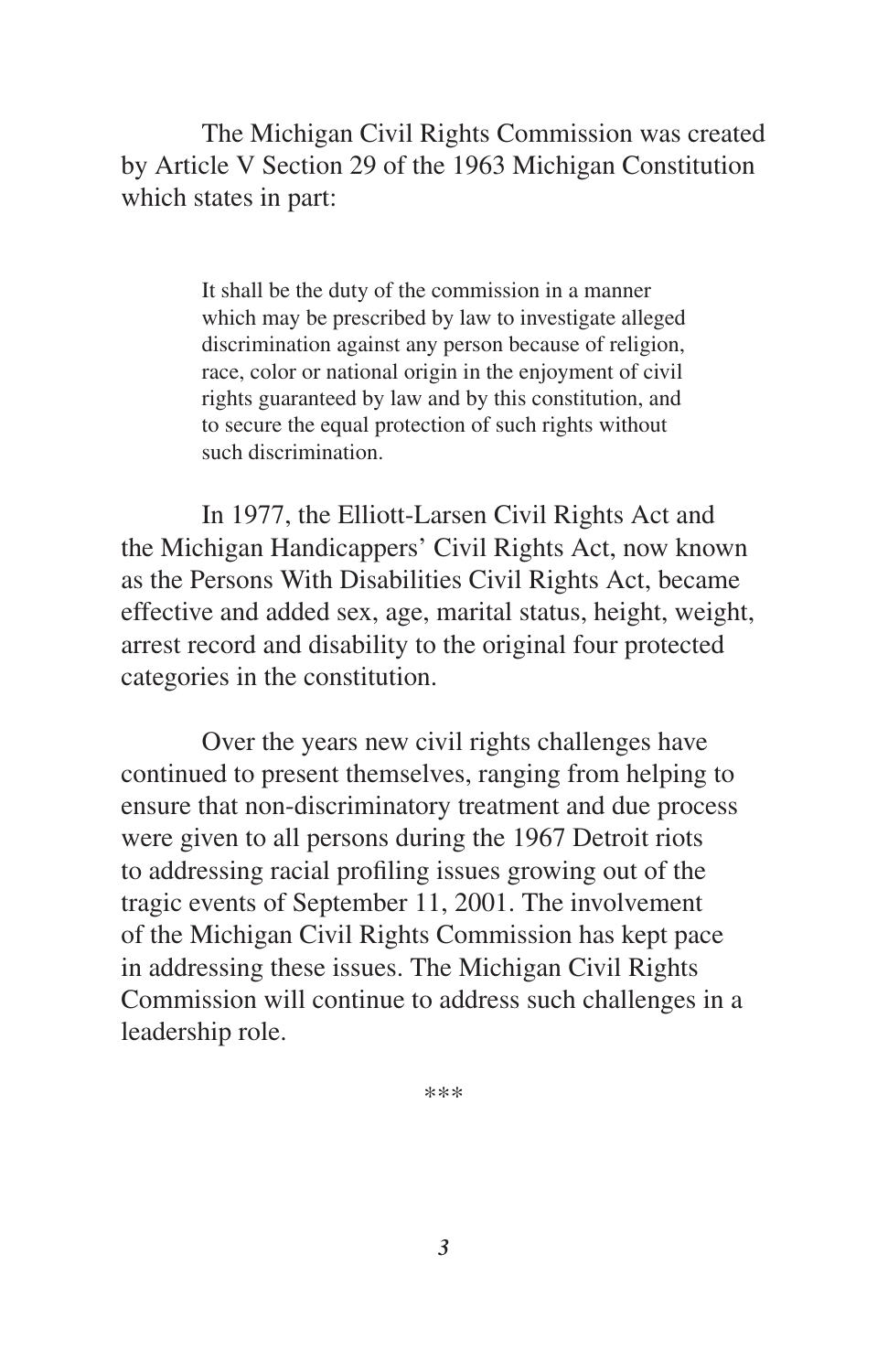## **Significant Civil Rights Court Decisions Prior to the Formation of the Michigan Civil Rights Commission on January 1, 1964**

Workman v Detroit Board of Education, 18 Mich 400 (1869). Admission into public schools based on race violated the state's general school laws. It was therefore unlawful for the City of Detroit to continue this practice.

Ferguson v Gies, 82 Mich 358 (1890). In a case of first impression, the Michigan Supreme Court rejected the separate but equal doctrine and held that a civil action for damages could be brought for discriminatory treatment in a public accommodation.

Bolden v Grand Rapids Operating Corp., 239 Mich 318 (1927). Michigan's Civil Rights Statute was found to be a constitutional exercise of the state's police powers.

General Motors Corp. v Read, 294 Mich 558 (1940). Michigan's Equal Pay Act which generally prohibits discrimination in wage rates between men and women is constitutional.

Phillips v Naff, 332 Mich 389 (1952). Restrictive covenants based on race violated equal protection and judicial enforcement of such covenants constituted state action.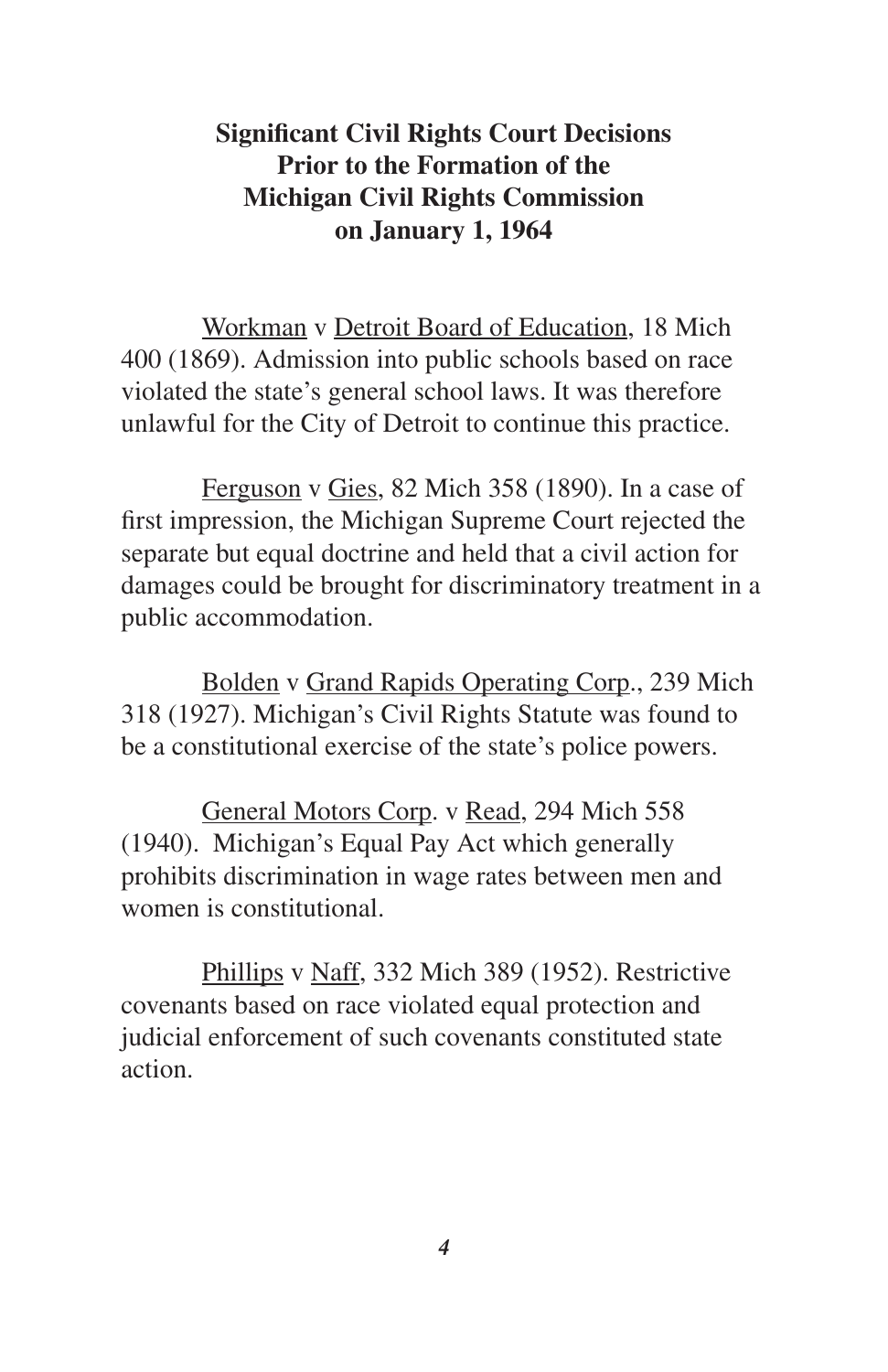City of Highland Park v Fair Employment Practices Commission, 364 Mich 508 (1961). The Michigan Supreme Court found the Fair Employment Practices Act (FEPA) to be constitutional. The FEPA did not invade the rights of self government granted to cities under the Constitution, nor was it so vague as to violate due process.

## **Significant Civil Rights Court Decisions Subsequent to the Formation of the Michigan Civil Rights Commission on January 1, 1964**

 $\star$  = originated with Commission ruling  $\star \star =$  Commission filed amicus brief

Beech Grove Investment Company v MCRC, 380 Mich 405 (1968). The authority of the Michigan Civil Rights Commission to enforce and define civil rights under the Michigan constitutional amendment creating the Civil Rights Commission was upheld.  $\star$ 

Pompey v General Motors, 385 Mich 537 (1971). The Michigan Civil Rights Commission did not have exclusive jurisdiction over an employee's claim of racial discrimination, and the employee can independently pursue judicial remedy of civil rights violations.

Michigan Civil Rights Commission v Clark, 390 Mich 717 (1973). A provision in the Fair Housing Act of 1968 that authorized the removal of Michigan Civil Rights Commission proceedings to the Circuit Court was unconstitutional and an unreasonable regulation of Commission procedures.  $\star$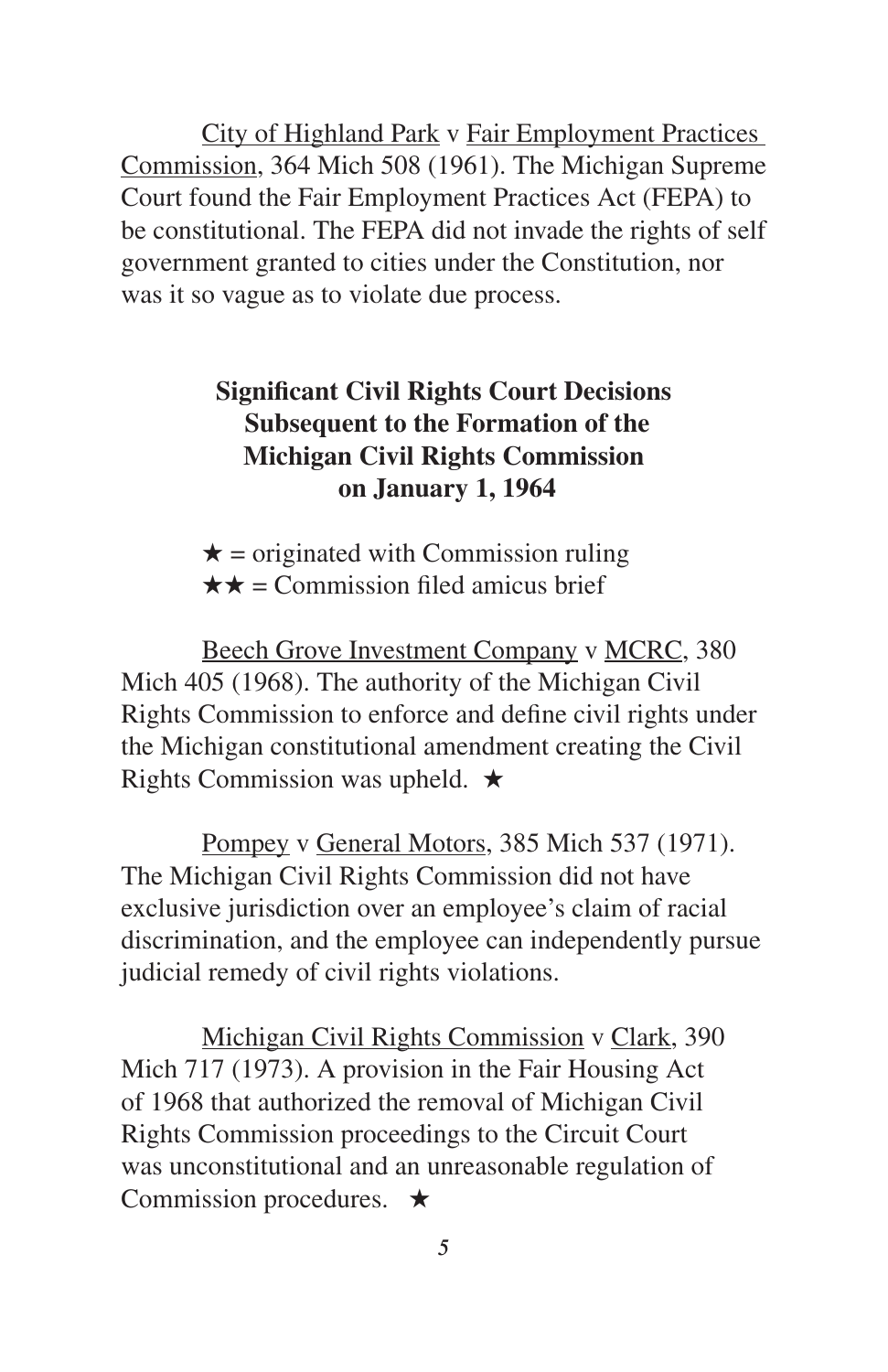White v Motor Wheel, 64 Mich App 225 (1975). An unsworn letter sent by the plaintiff to the Michigan Civil Rights Commission within ninety days after the alleged discriminatory act constituted the filing of a charge under the Fair Employment Practices Act and his later verification satisfied the verification requirement of the statute.  $\star$ 

Holmes v Haughton Elevator Co., 404 Mich 36 (1978). The Court held that an individual has direct access to court and is not required to exhaust administrative remedies before going to court for a civil rights violation.

Dixon v Ford Motor Co., 492 Mich 315 (1978). An appeal to the state courts from a final order of the Civil Rights Commission receives de novo review at the circuit court level and is subject to the "clearly erroneous" standard at the Court of Appeals level of review.  $\star$ 

Michigan Dept. of Civil Rights ex rel Jones v Michigan Dept. of Civil Service, 101 Mich App 295 (1980). The Michigan Civil Rights Commission has jurisdiction over employment discrimination claims brought by state employees against the state. Denying disability benefits for disabilities because they are pregnancy related violates the prohibition against sex discrimination in the Fair Employment Practices Act and the Elliott-Larsen Civil Rights Act.  $\star \star$ 

Slayton v Michigan Host, 122 Mich App (1983). The exclusive remedy provision of the Worker's Compensation Act does not prevent an employee from pursuing a civil rights claim under the Elliott-Larsen Civil Rights Act.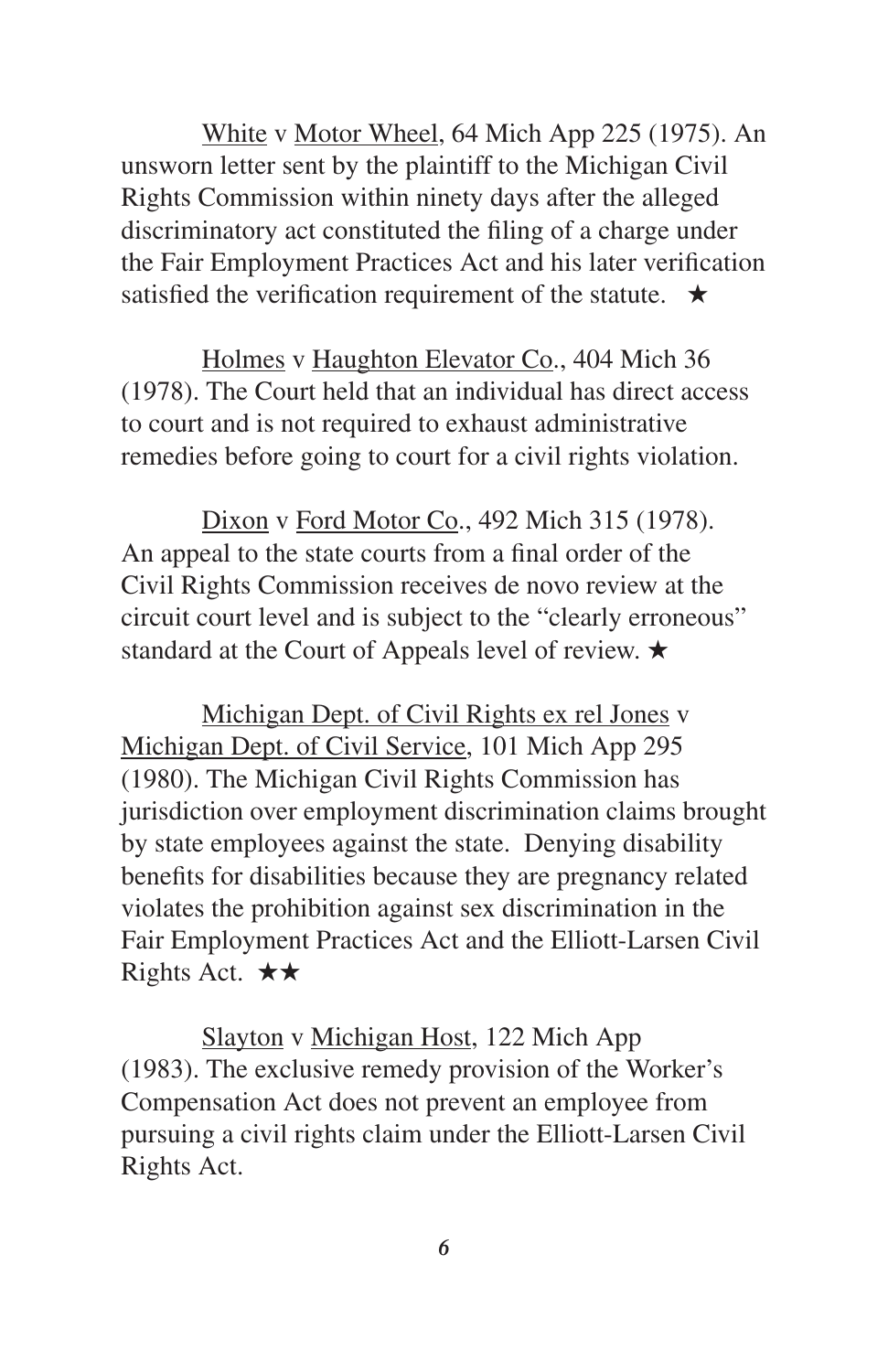Seals v Henry Ford Hospital, 123 Mich App 329 (1983). A lower court's ruling that the Elliott-Larsen Civil Rights Act was void–in part or *in toto*–for embracing more than one object was reversed and the Act was held to be constitutional.

Michigan Dept. of Civil Rights ex rel Caskey v Horizon Tube Fabricating, Inc., 148 Mich App 633 (1986). The court held that the Michigan Civil Rights Commission is authorized under Elliott-Larsen to award back-pay, attorney fees and interest.  $\star$ 

Carr v General Motors Corp., 425 Mich 313 (1986). Only disabilities that are unrelated without accommodation to an employee's ability to perform a job are protected by the Handicappers' Civil Rights Act.

Rancour v. Detroit Edison, 150 Mich App 276 (1986). An employer is not required to place a disabled employee in a new and different job in order to meet the duty to accommodate under the Handicappers' Civil Rights Act.

Walker v Wolverine Fabricating & Mfg. Co., 425 Mich 586 (1986). The Michigan Supreme Court held that a party who was denied relief by the Civil Rights Commission is entitled to pursue a claim in circuit court. However, the party is not entitled to an entirely new evidentiary proceeding. Rather, the circuit court is to review the record de novo produced by the Civil Rights Commission.  $\star$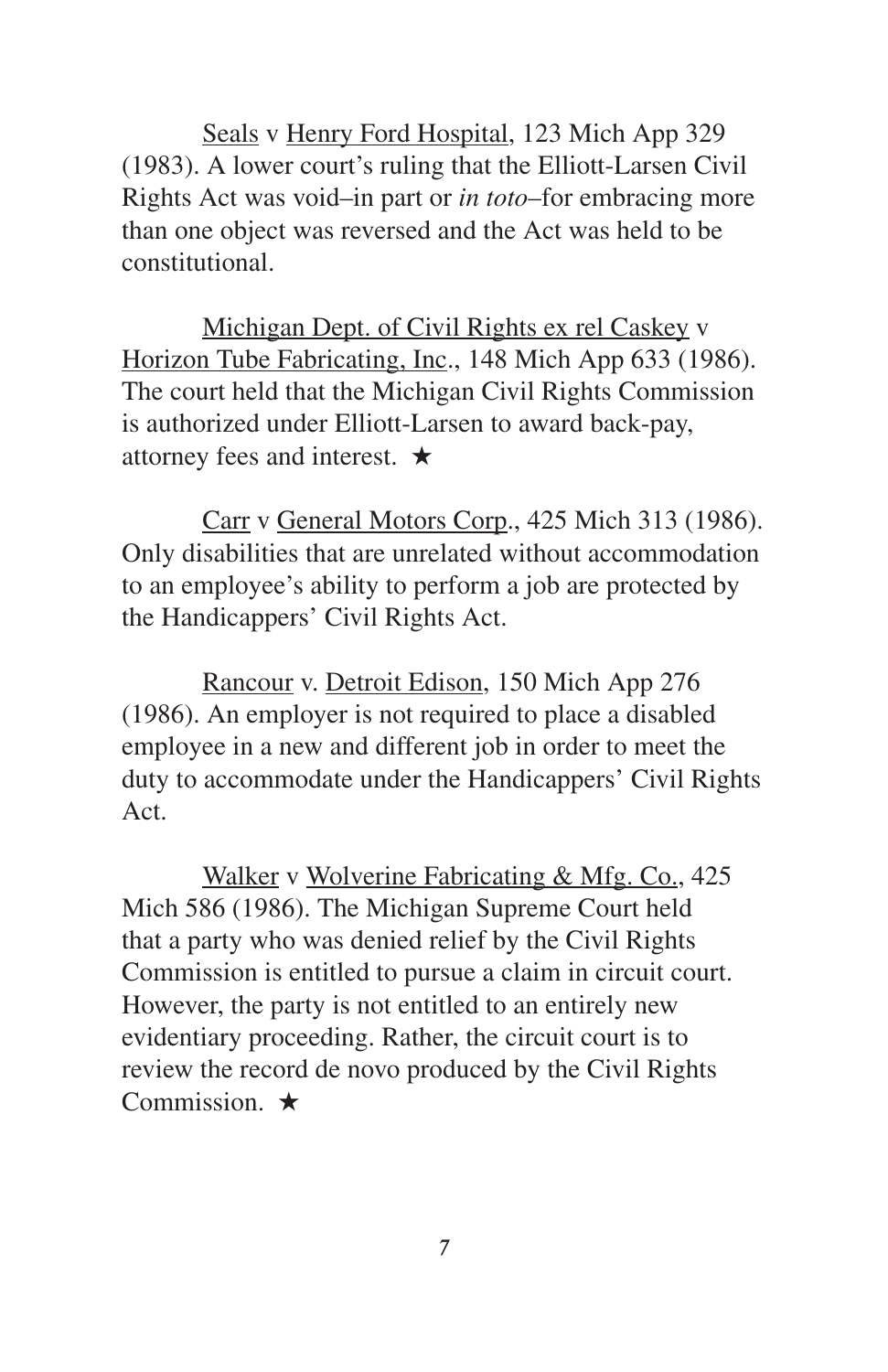Ruppal v Dept. of Treasury, 163 Mich App 219 (1987). Failure to obtain approval of an affirmative action plan from the Michigan Civil Rights Commission didn't render the plan void per se; court was required to consider Department of Treasury's explanation or justification for presumptively discriminatory promotion of female employee over better qualified male employee.  $\star \star$ 

Sumner v Goodyear Tire & Rubber Company, 427 Mich 505 (1987). An alleged act of discrimination which occurs within the period of limitations will allow consideration of damages for connected conduct falling outside the period of limitations which otherwise would be barred but for the continuing violation.  $\star$ 

Department of Civil Rights ex rel Johnson v Silver Dollar Café, 441 Mich 110 (1992). In a decision that further refined the holding in Walker v Wolverine Fabricating & Mfg. Co., 425 Mich 586 (1986), the Michigan Supreme Court held that while the circuit court must review the agency's decision de novo, it may substitute its findings, conclusions and decision for those of the Civil Rights Commission. The circuit court cannot receive new evidence on appeal.  $\star$ 

Radtke v Everett, 442 Mich 368 (1993). The court adopted the reasonable person standard as opposed to the reasonable woman standard in order to determine whether a hostile environment exists in cases alleging sexual harassment under the Elliott-Larsen Civil Rights Act. A person alleging a hostile work environment must prove that the circumstances as a whole would cause a reasonable person in the plaintiff's position to have perceived a hostile work environment.  $\star \star$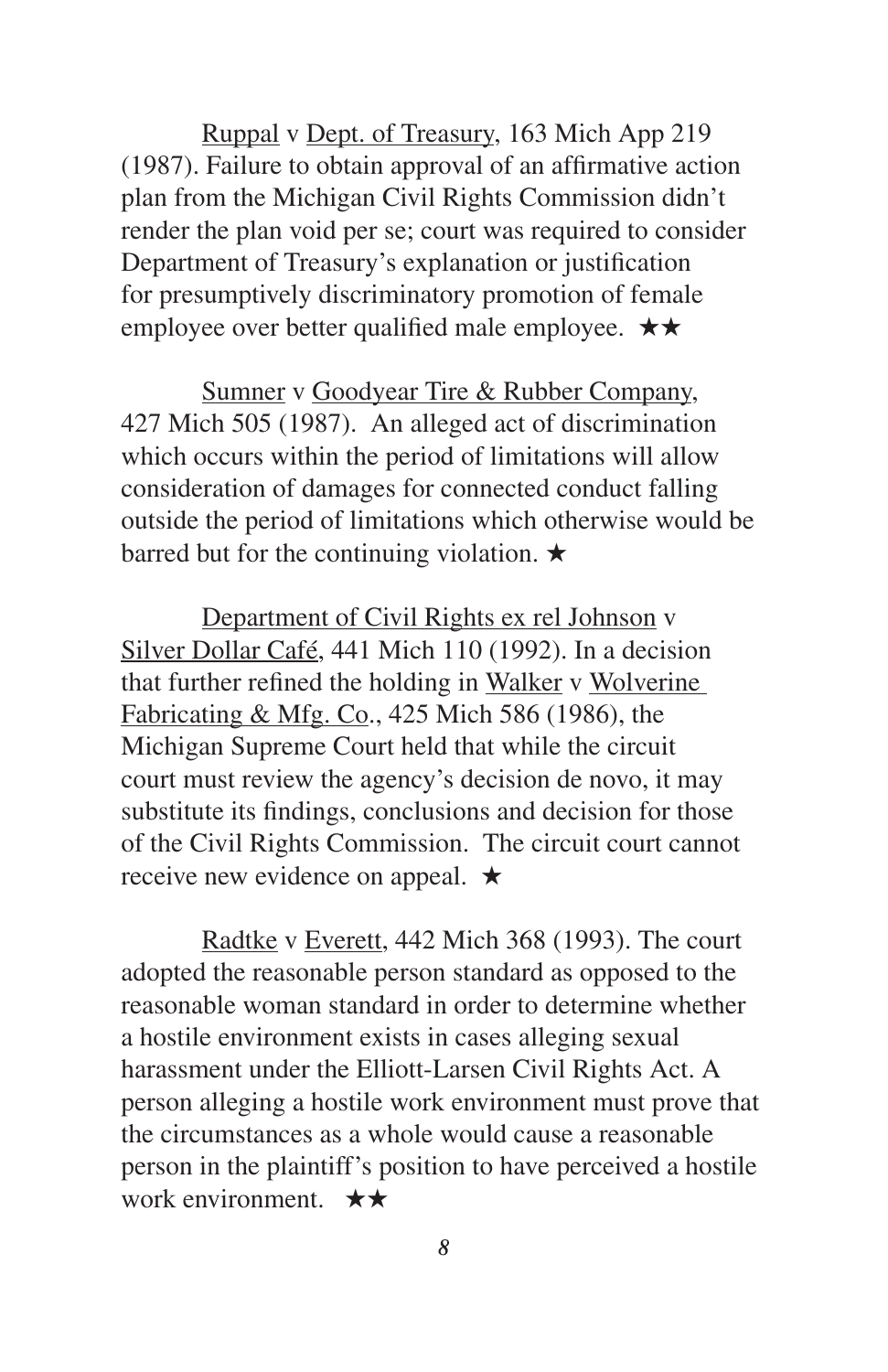Champion v Nationwide Security, 450 Mich 702 (1996). The Michigan Supreme Court held that the plaintiff's former employer was liable for quid pro quo sexual harassment when her supervisor raped her, thus causing her constructive discharge.  $\star \star$ 

Heurtebise v Reliable Business Computers, 452 Mich 405 (1996). Arbitration agreements contained in employee handbooks are unenforceable where the same handbook disclaims any intent to form a binding contract between employer and employee.

Chmielewski v Xermac, 457 Mich 593 (1998). In a case of first impression, the court held that mitigating measures must be considered along with a person's condition in order to determine if the condition substantially limits a major life activity and therefore constitutes a disability.

Rembert v Ryan's Steakhouse, 235 Mich App 118 (1999) cert. denied 461 Mich. 927. An agreement binding the employer and employee to arbitrate disputes, including civil rights disputes, will be upheld provided the employee does not waive any rights or remedies protected by statutory authority when signing the agreement.

Zanni v Medaphis, 240 Mich App 472 (2000). The Elliott-Larsen Civil Rights Act includes protection against age discrimination for individuals of all ages, and younger workers are protected from discrimination based upon their age just as older workers are protected from discrimination based upon their age.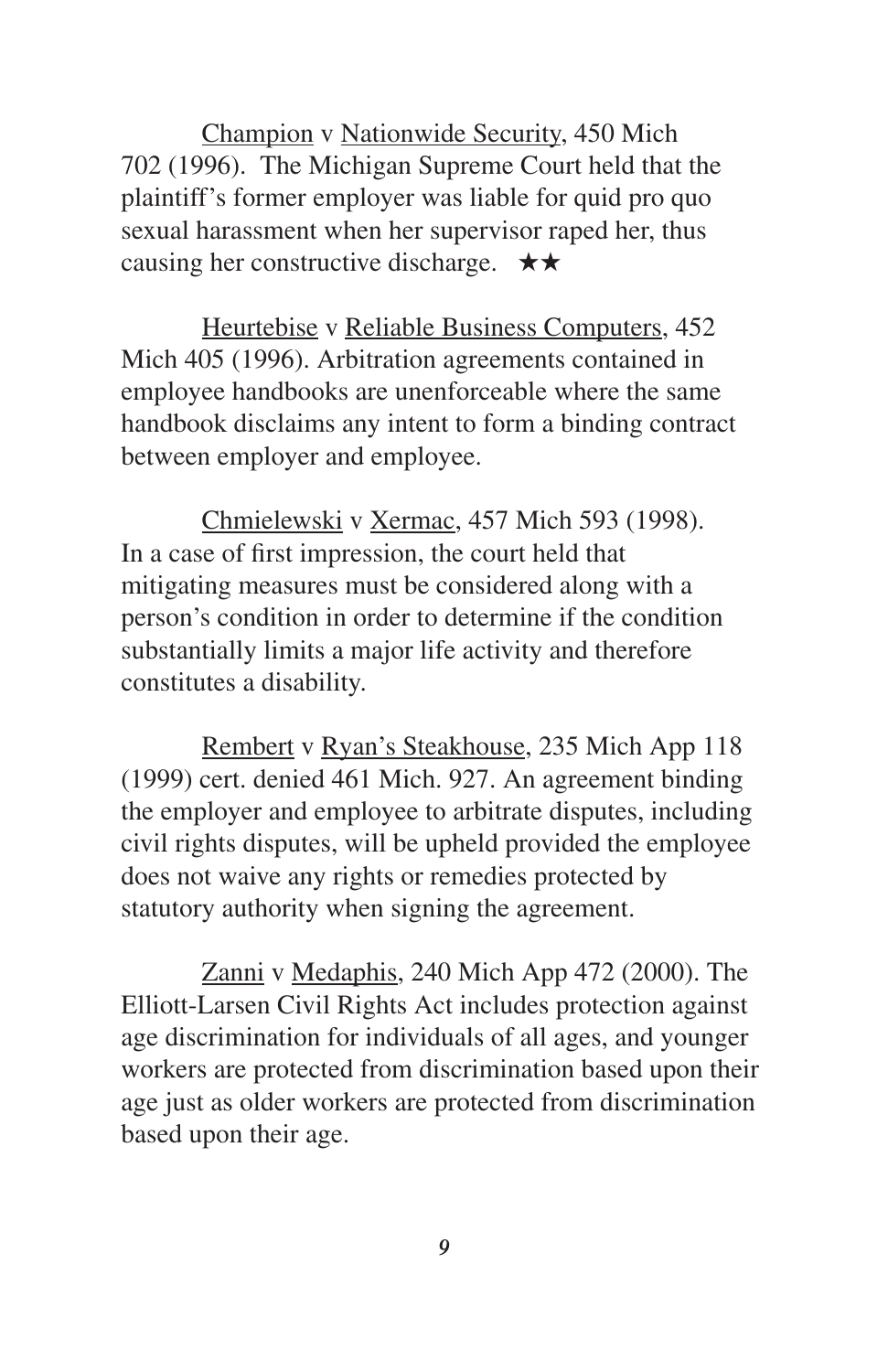Chambers v Trettco, 463 Mich 297 (2000). In sexual harassment cases, where it is alleged that the supervisor/ manager created hostile environment harassment, the employer is not liable unless he has notice.

Sharp v City of Lansing, 464 Mich 792 (2001). The Michigan Supreme Court held that an affirmative action plan approved by the Michigan Civil Rights Commission protects employers from claims under the Elliott-Larsen Civil Rights Act, but not from constitutional challenges. \*\*

Michalski v Bar-Levav, 463 Mich 723 (2001). "A plaintiff must be regarded as presently having a characteristic that currently creates a substantial limitation of a major life activity" in order to be regarded as disabled under the Persons With Disabilities Civil Rights Act.

Burns v City of Detroit 658 N. W. 2d 468 (Mich., 2003). In response to a question posed by the Michigan Supreme Court, the Court of Appeals held on remand that epithets directed toward particular individuals are not protected speech and can constitutionally form the basis of sexual harassment claims.

After receiving the decision of the Court of Appeals, the Supreme Court granted a new trial on all issues. The Court reasoned that the evidence on the employment discrimination question was "nearly evenly balanced" and that a new trial limited to damages would require the introduction of virtually all the evidence relevant to the liability issues. Therefore, there is no judicial economy in limiting the jury's consideration to just the damages issues.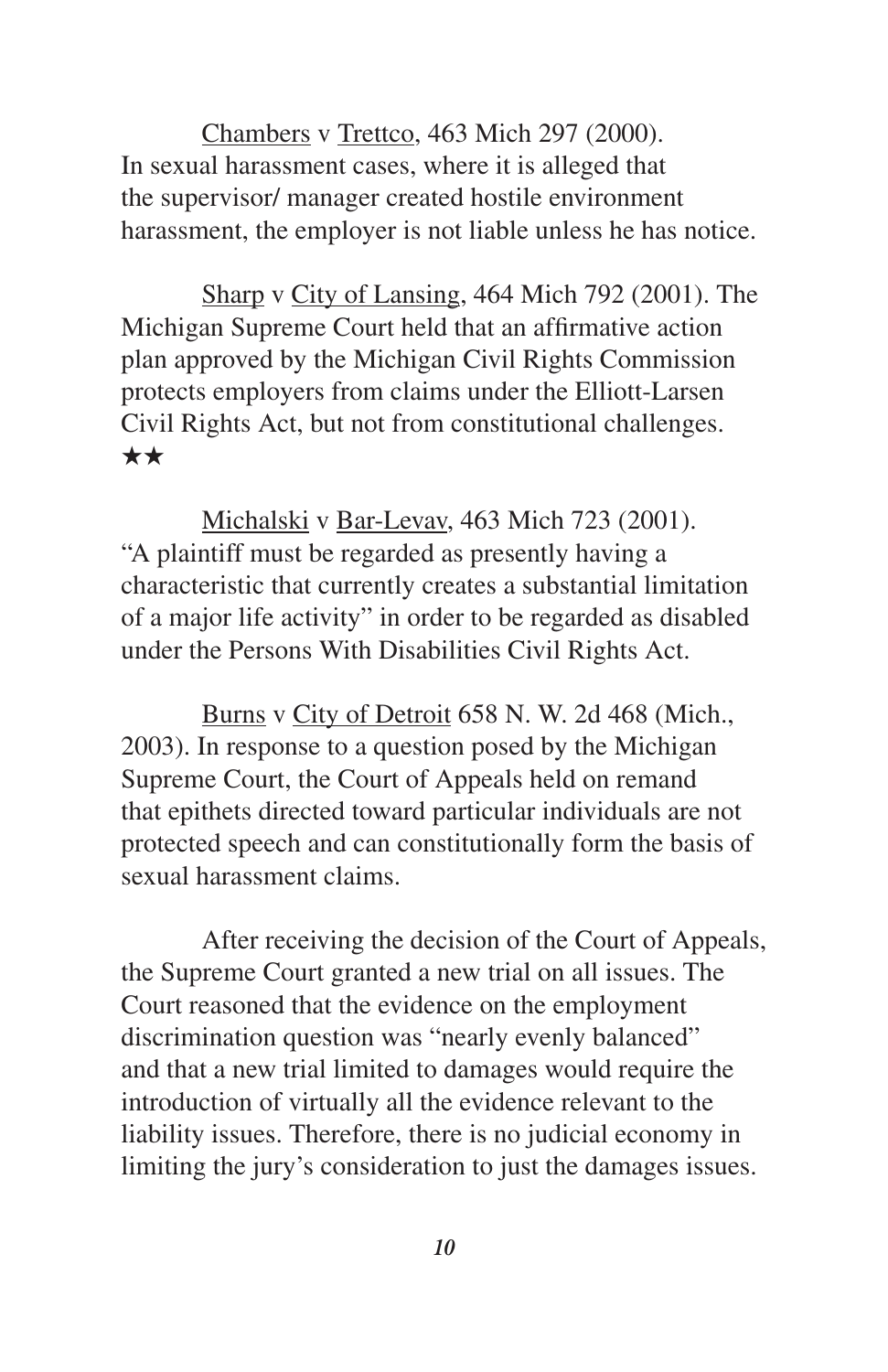The case has now been remanded back to Circuit Court for a new trial on all matters.

Jager v Nationwide Truck Brokers, Inc. 252 Mich App 464 (2002). The Court of Appeals overturned Jenkins v Southeastern Michigan Chapter, American Red Cross, 141 Mich App 785 (1985), and held that the Elliott-Larsen Civil Rights Act provides solely for employer liability, and a supervisor engaging in activity prohibited by Elliott-Larsen may not be held individually liable for violating a plaintiff's civil rights.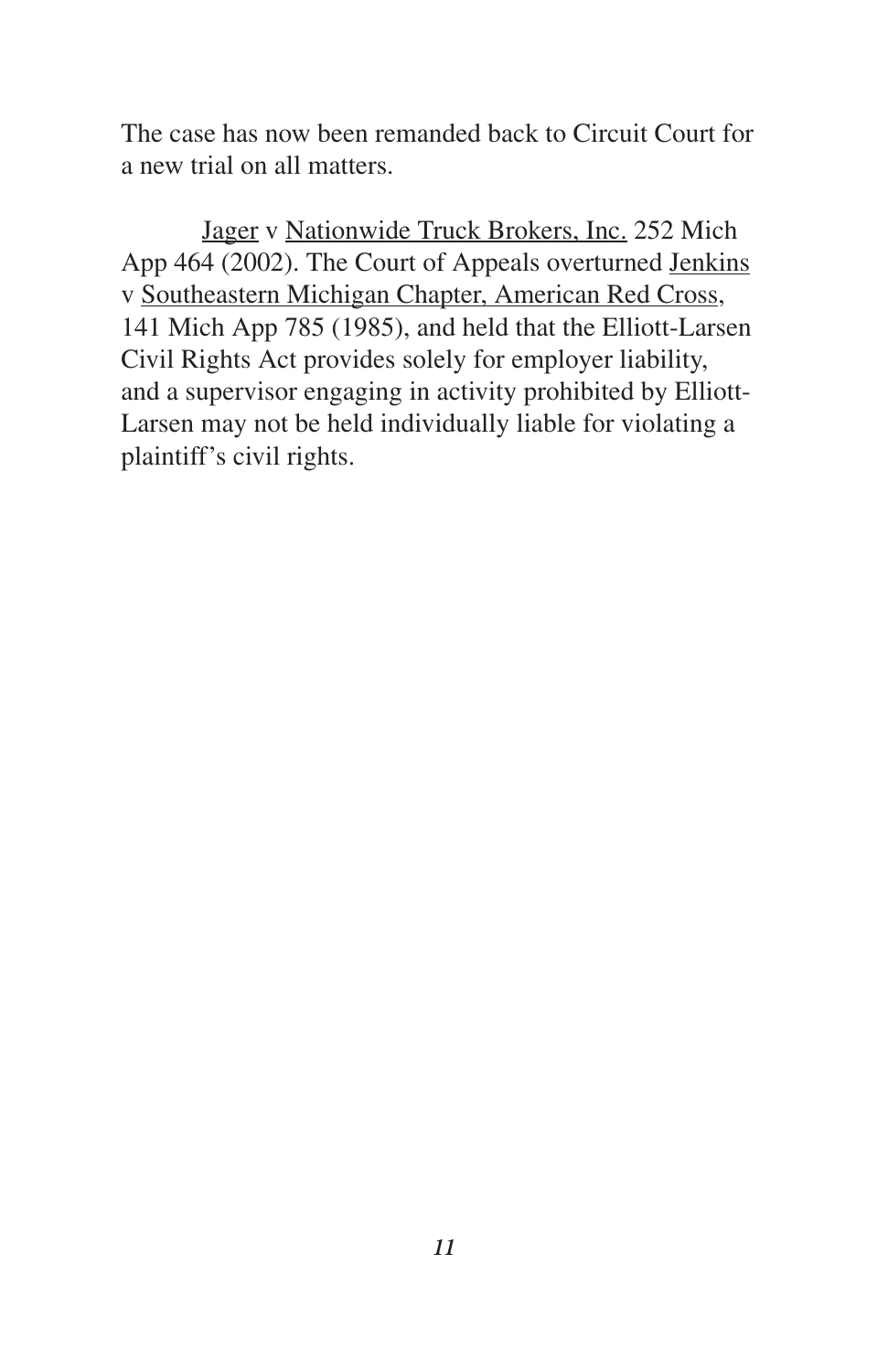## **INDEX**

Beech Grove Investment Company v MCRC, 380 Mich 405 (1968), page 5

Bolden v Grand Rapids Operating Corp., 239 Mich 318 (1927), page 4

Burns v City of Detroit, 658 N. W. 2d 468 (Mich, 2003), page 10

Carr v General Motors Corp., 425 Mich 313 (1986), page 7

Chambers v Trettco, 463 Mich 297 (2000), page 10

Champion v Nationwide Security, 450 Mich 702 (1996), page 9

Chmielewski v Xermac, 457 Mich 593 (1998), page 9

City of Highland Park v Fair Employment Practices Commission, 364 Mich 508 (1961), page 5

Department of Civil Rights ex rel Johnson v Silver Dollar Café, 441 Mich 110 (1992), page 8

Dixon v Ford Motor Co., 492 Mich 315 (1978), page 6

Ferguson v Gies, 82 Mich 358 (1890), page 4

General Motors Corp. v Read, 294 Mich 558 (1940), page 4

Heurtebise v Reliable Business Computers, 452 Mich 405 (1996), page 9

Holmes v Haughton Elevator Co., 404 Mich 36 (1978), page 6

Jager v Nationwide Truck Brokers, Inc., 252 Mich App 464 (2002), page 11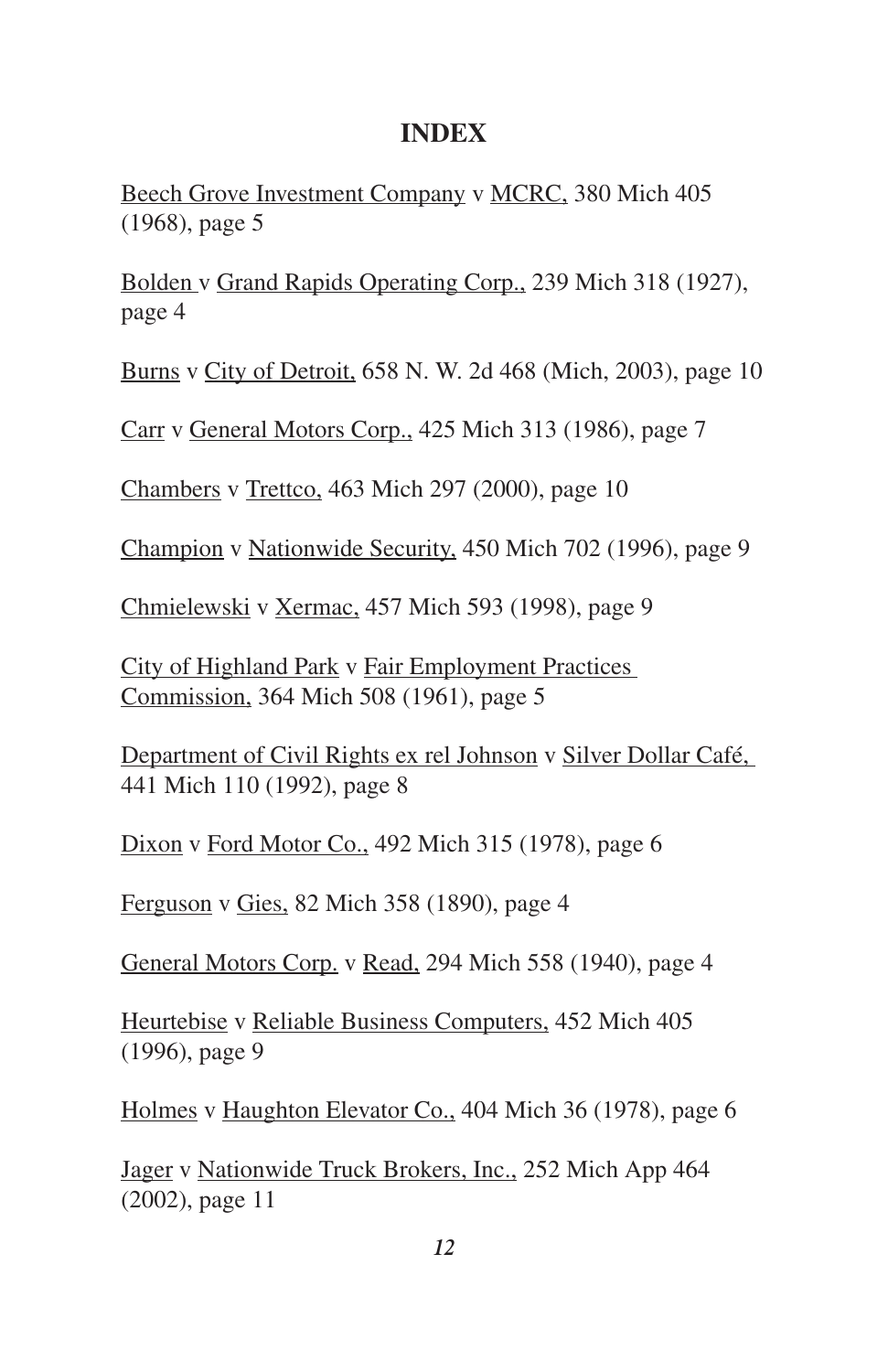Michalski v Bar-Levav, 463 Mich 723 (2001), page 10

Michigan Civil Rights Commission v Clark, 390 Mich 717 (1973), page 5

Michigan Department of Civil Rights ex rel Caskey v Horizon Tube Fabricating, Inc., 148 Mich App 633 (1986), page 7

Michigan Department of Civil Rights ex rel Jones v Michigan Department of Civil Service, 101 Mich App 295 (1980), page 6

Phillips v Naff, 323 Mich 389 (1952), page 4

Pompey v General Motors, 385 Mich 537 (1971), page 5

Radtke v Everett, 442 Mich 368 (1993), page 8

Rancour v Detroit Edison, 150 Mich App 276 (1986), page 7

Rembert v Ryan's Steakhouse, 235 Mich App 276 (1999), page 9

Ruppal v Department of Treasury, 163 Mich App 219 (1987), page 8

Seals v Henry Ford Hospital, 123 Mich App 329 (1983), page 7

Sharp v City of Lansing, 464 Mich 792 (2001), page 10

Slayton v Michigan Host, 122 Mich App (1983), page 6

Summer v Goodyear Tire and Rubber Company, 427 Mich 505 (1987), page 8

Walker v Wolverine Fabricating & Mfg. Co., 425 Mich 586 (1986), page 7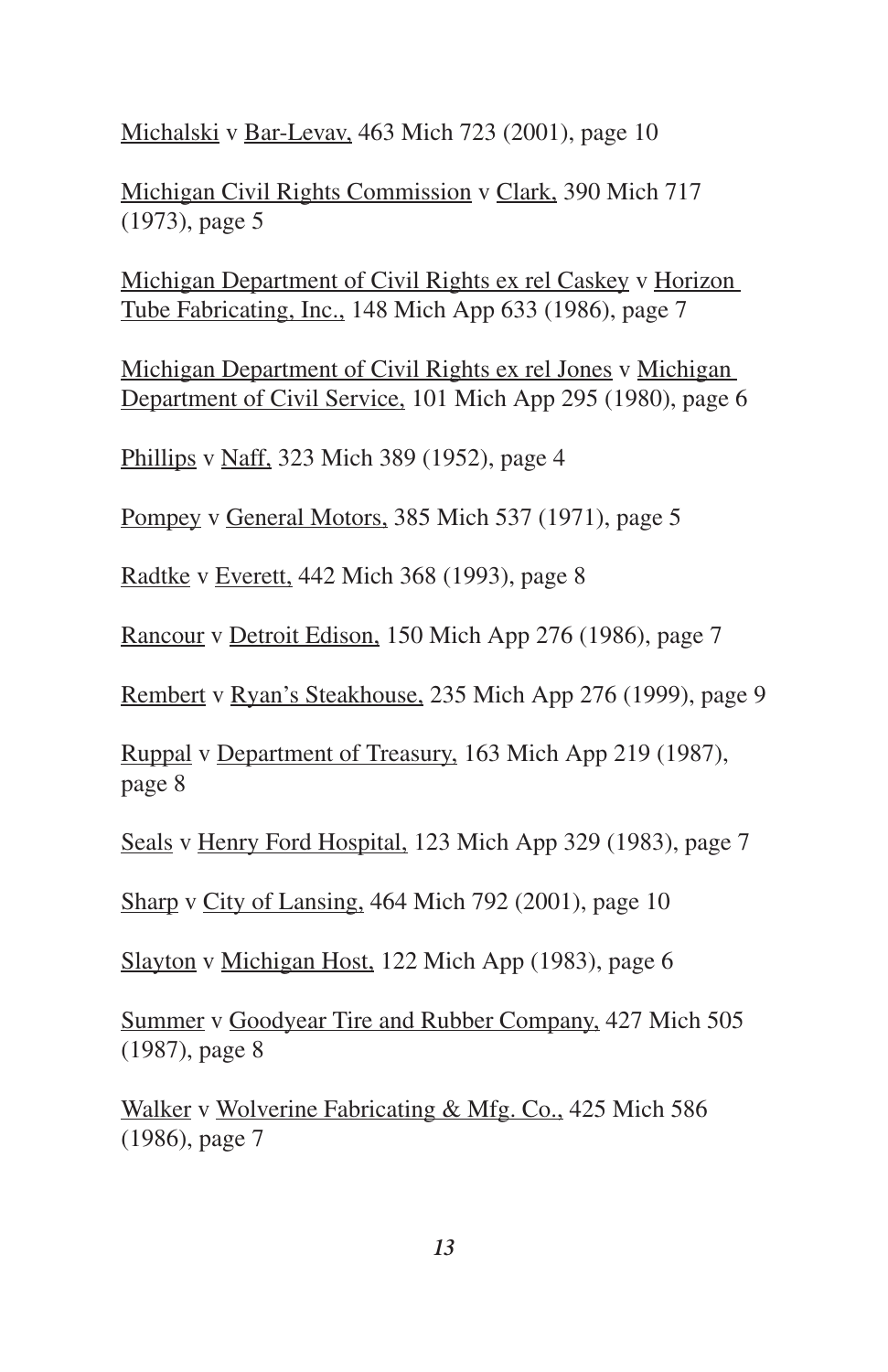White v Motor Wheel, 64 Mich App 225 (1975), page 6

Workman v Detroit Board of Education, 18 Mich 400 (1869), page 4

Zanni v Medaphis, 240 Mich App 472 (2000), page 9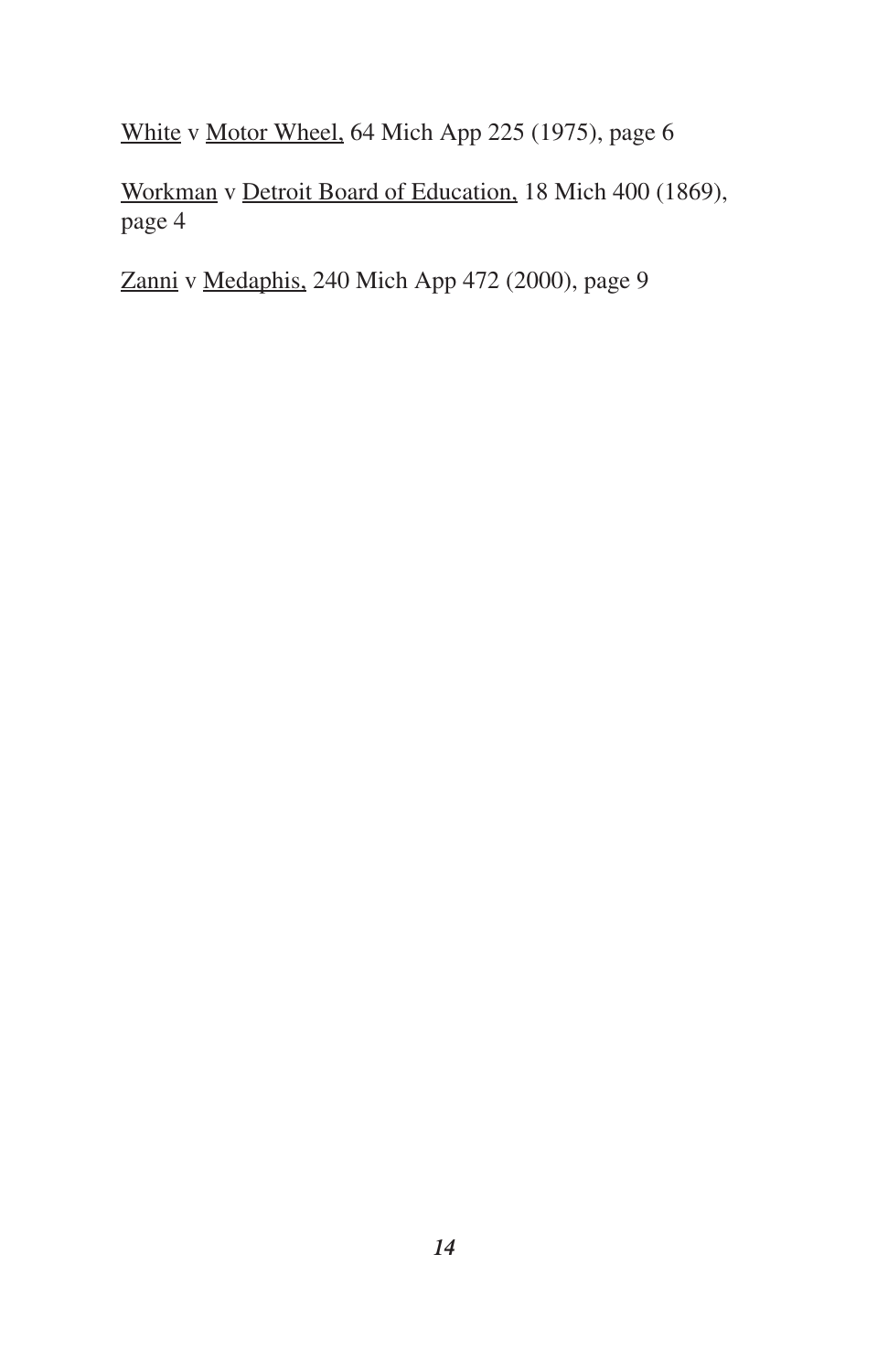## **Michigan Civil Rights Commissioners Through 2003**

## **1960's**

Rev. A.A. Banks, Jr. (1964-1977) Edward L. Barrera (1969-1974) Julian A. Cook, Jr., J.D. (1968-1971) Richard Cross (1964-1965) John T. Dempsey (1967-1969) John Feikens, J.D. (1964-1967) William T. Gossett, J.D. (1964-1966) George E. Gullen, Jr. (1967-1972) Damon J. Keith, J.D. (1964-1968) Kenneth W. Robinson (1964-1967) Father Theodore E. LaMarre (1964-1981) Sidney Shevitz (1964-1971) Martha R. Wylie (1965-1972) Carole T. Williams (1969-1972)

#### **1970's**

Beatrice Banks (1979-1984) Catherine Blackwell (1973-1984) Carole Chiamp, J.D. (1975-1981) Avern Cohn, J.D. (1972-1975) Sharon Tevis Finch, J.D. (1973-1975) Hilda Gage, J.D. (1975-1978) Berry Goodlett (1975-1981) Paulette LeBost, J.D. (1971-1974) Paul Habrecht, J.D. (1975-1982) Gilberto Ibarra (1974-1984) Dalton A. Roberson, J.D. (1972-1974) Rev. Dr. Frederick G. Sampson (1977-1983)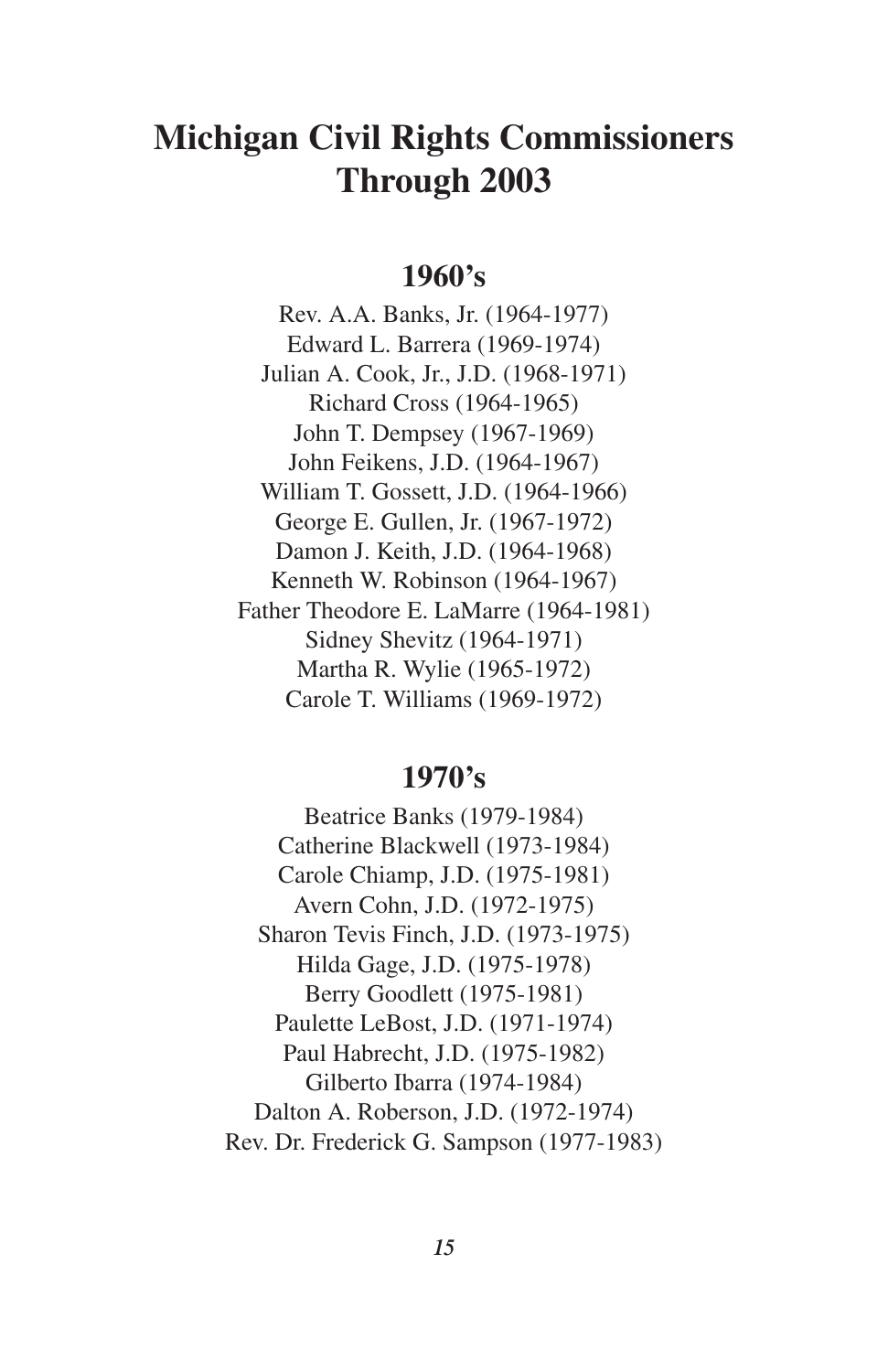#### **1980's**

Sondra Berlin (1985-1997) Beverly Clark, M.A., J.D. (1982-1991) Eva L. Evans, Ph. D. (1985-1992) Dorothy Haener (1983-1991) Michael Hidalgo, J.D. (1984-1991) Rev. William Holly (1983-1991) Alan May, J.D. (1981-1985) Benny Napoleon, J.D. (1984-1991) Philip Van Dam, J.D. (1982-1991)

## **1990's**

Tim Attalla, J.D. (1991-1998) Dr. Yahya Mossa Basha (1999-2003) Evelyn L. Crane, Ed.D. (1994-2002) Richard J. Garcia, J.D. (1996-2000) Archie Hayman, J.D. (1991-1994) Harry G. Hutchison IV, J.D. (1991-1994) Richard D. Letts (1993-1997) Arthur J. Lombard, J.D. (1991-1994) Marie Elena Martell, J.D. (1995-1996) Laura Reyes Kopack, J.D. (1991-1994) Father Robert A. Sirico (1994-1997) Pastor Edgar Vann, Jr. (1991-2000)

## **Current Commission**

Mohammed Abdrabboh, J.D. (2003-present) Bishop George E. Brown (2000-present) Albert Calille, J.D. (1998-present) Dr. Tarun K. Sharma (2001-present) Valerie P. Simmons, J.D. (1998-present) Gary Torgow, J.D. (1998-present) Margaret M. Van Houten, J.D. (2003-present) Francisco J. Villarruel, J.D. (1994-present)